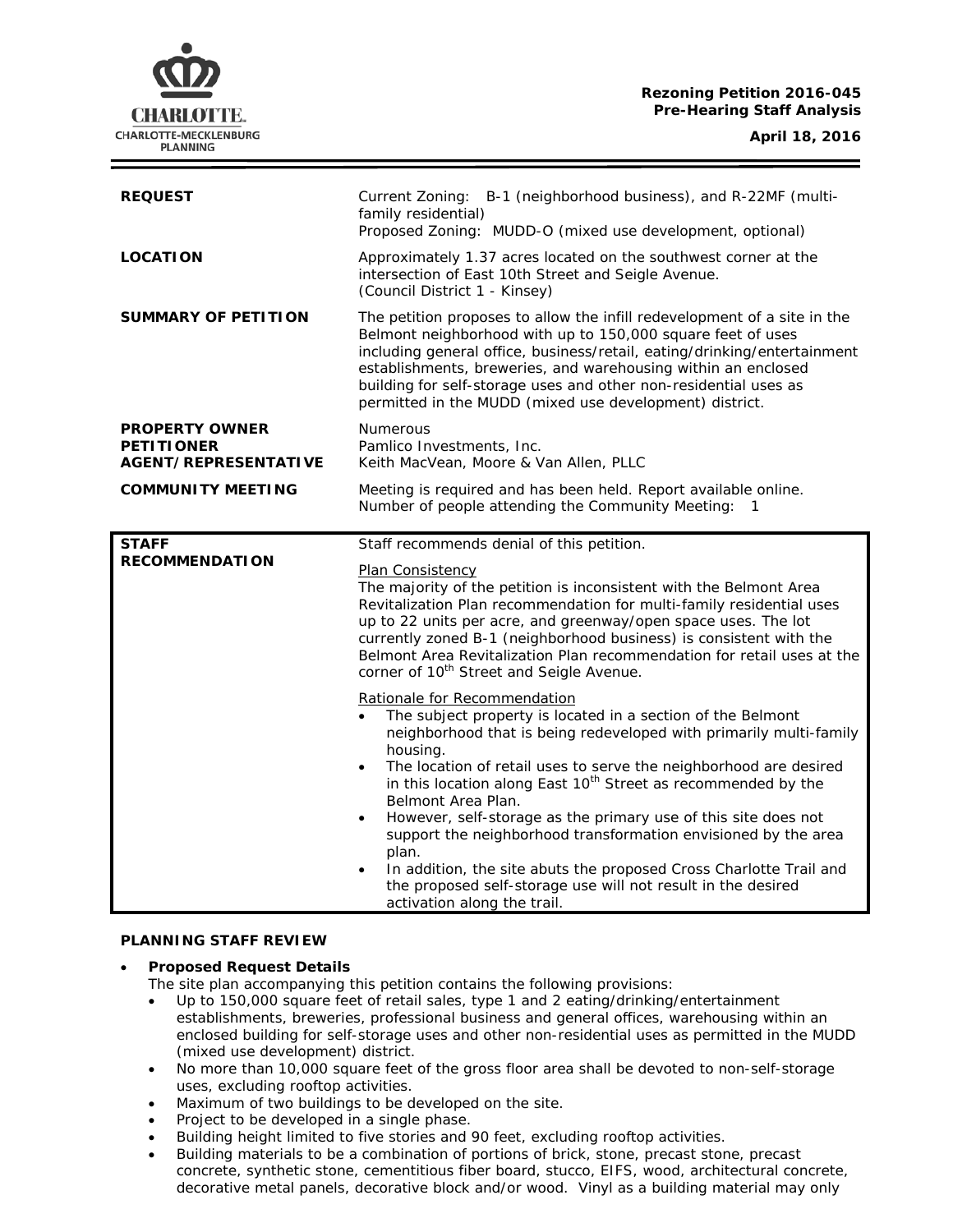be used on windows, soffits and handrails/railings.

- Accessory buildings and structures will be constructed using similar building materials, colors, architectural elements and designs as the principal buildings located on the site.
- The building shall incorporate community artwork to be located in unopened window facades along those portions of the building having unencumbered site lines to the Cross Charlotte Trial. In connection with developing the project, the petitioner shall create a fund of no less than \$10,000 to be used for art supplies, materials and other costs associated with the community artwork and shall commit to partnering with a local organization or school to create the community artwork.
- Access to the site provided via East 10<sup>th</sup> Street and Seigle Avenue.
- Right-of-way abandonment to be requested for the unopened alleyway running from East 10<sup>th</sup> Street to the Brookshire Boulevard right-of-way, dividing tax parcels 080-152-04 through 080-152-07 from 081-152-08-10 and the unopened portion of Stevens Street. If approved, the petitioner will grant the City and/or Mecklenburg County a nonexclusive perpetual easement for pedestrian traffic along a portion of the former Stevens Street between East 10 Street and the Cross Charlotte Trail, and build a trail on such easement.
- Shared parking is allowed for uses that do not have conflicting hours.
- Parking provided on-site behind and next to the building(s) along with new and existing on-street parking.
- A possible future connection to Cross Charlotte Trail is shown and labeled.
- Requested optional provisions:
	- In the event Stevens Street is not abandoned, the building footprint shall be revised to meet applicable setback standards via an administrative amendment to the rezoning plan, and the percentage of the ground floor building façade along Stevens Street being used for professional business and general offices, retail sales eating/drinking/entertainment establishments may be reduced to 0%.
	- To allow signs to be installed or maintained above the third floor of the building, but no higher than 50 feet above the ground.

## • **Existing Zoning and Land Use**

- The Planning Department initiated corrective rezoning's for the subject properties via Petition 2003-98D. The properties were rezoned from B-2 (general business) to R-22MF (multi-family residential), with the exception of the closed convenience retail store located at the corner of East 10<sup>th</sup> Street and Seigle Avenue, which was rezoned to B-1 (neighborhood business) so as to not create a nonconforming use.
- The subject property is currently developed with a convenience retail store and a single family detached residential dwelling.
- Surrounding properties located on the south side of East 10<sup>th</sup> Street contain a religious institution and an accessory child care center, office and warehouse uses, and single family detached dwellings in B-2 (general business) zoning that fronts East 10<sup>th</sup> Street and Seigle Avenue, and R-5 (single family residential) zoning.
- The northwest side of the intersection of East  $10<sup>th</sup>$  Street and Seigle Avenue is developed with multi-family residential dwellings in MUDD(CD) (mixed use development, conditional) and UR-2 (urban residential) zoning, while the northeast side is zoned MUDD(CD) (mixed use development, conditional) and undeveloped.
- The site is bounded to the south and west by Interstate 277.
- See "Rezoning Map" for existing zoning in the area.
- **Rezoning History in Area**
	- There have been no rezonings in the immediate area in recent years.
- **Public Plans and Policies**
	- The *Belmont Area Revitalization Plan* (2003) recommends multi-family residential uses for a majority of the proposed site, retail uses for the parcel with the convenience store building on the corner of Seigle Avenue and East  $10^{th}$  Street, and open space uses on about 0.18 acres adjacent to the I-277 on ramp from Independence Boulevard.
	- The Cross Charlotte Trail is planned to be located along the western edge of the proposed site. A signature connection between the existing Little Sugar Creek Greenway through the I-277 interchange is proposed to terminate in the vicinity of this site. Mecklenburg County already owns over a quarter of an acre along the on-ramp to I-277. This segment of the trail will be a connection point to the trail from other sites in the area.

# • **TRANSPORTATION CONSIDERATIONS**

• This proposed rezoning achieves some transportation goals through the implementation of streetscape improvements. However, this proposal requires the abandonment of the Stevens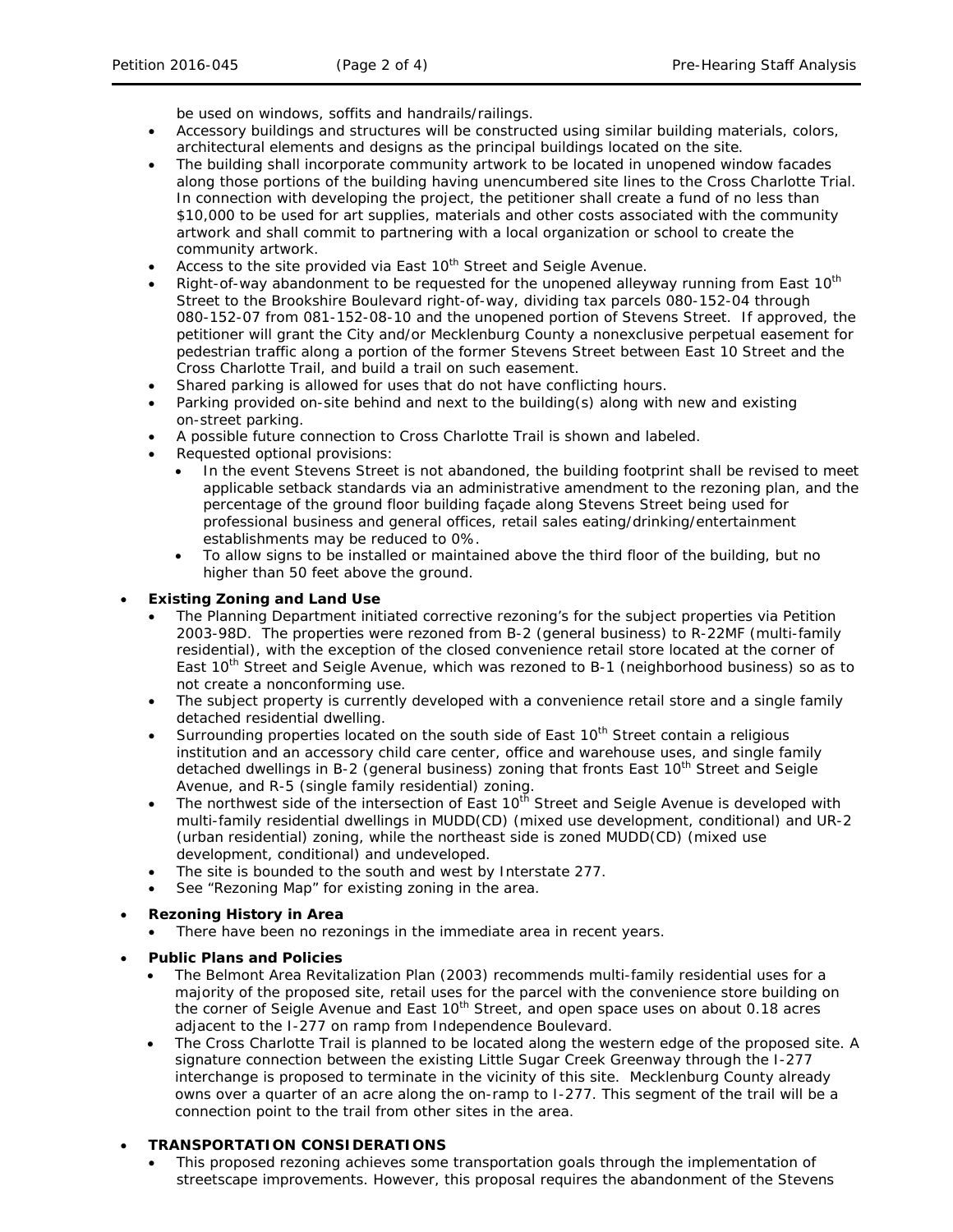Street right-of-way, which will be needed for possible Cross Charlotte Trail use, and the proposed parking configuration along 10th Street is not supported by CDOT.

- See Transportation Outstanding Issues, Notes 7 and 8.
- **Vehicle Trip Generation:** Current Zoning: 1,070 trips per day (based on 22 multi-family dwelling units and retail uses) Proposed Zoning: 8,850 trips per day (based on 150,000 square feet of retail uses)

**DEPARTMENT COMMENTS** (see full department reports online)

- **Charlotte Area Transit System:** No issues.
- **Charlotte Department of Neighborhood & Business Services:** No issues.
- **Charlotte Fire Department:** No comments received.
- **Charlotte-Mecklenburg Schools:** Non-residential petitions do not impact the number of students attending local schools.
- **Charlotte-Mecklenburg Storm Water Services:** No issues.
- **Charlotte Water:** See Advisory Comments, Note 9.
- **Engineering and Property Management:** No issues.
- **Mecklenburg County Land Use and Environmental Services Agency:** See Advisory Comments, Notes 10 and 11.
- **Mecklenburg County Parks and Recreation Department:** Supports the request of CDOT to preserve the Stevens Street right-of-way. See Outstanding Issues, Note 8.

### **OUTSTANDING ISSUES**

## **Note: Staff does not support this request and has not provided a full technical review of the site plan associated with this rezoning petition.**

Land Use

- 1. The use is inconsistent with the plan recommendation for multi-family.
- 2. Reduce the height of five stories and 90 feet as it is much higher than any other building in this area.
- 3. Meet all of the standards of the recently approved text amendment (Petition 2015-084) for enclosed storage including the following:
	- a. Eliminate the optional provision for the façade along Stevens Street to allow 100% of the ground floor to have no active uses. This will result in a very uninviting environment for a street that is expected to be a neighborhood connection to the Cross Charlotte Trail.
	- b. Eliminate the optional provision to allow signs to be installed above the third floor and up to 50 feet above ground. This could result in highly visible signs from the neighborhood or from Independence Boulevard.
- 4. Label the elevations and clearly depict what will be constructed, including the portion of the building that will be along Stevens Street and Independence Boulevard.
- 5. Provide adequate area to accommodate the full width of the Cross Charlotte Trail that will run parallel to Independence Boulevard. In addition, provide building and pedestrian activity along the trail.

**Transportation** 

- 6. Eliminate the request to abandon Stevens Street right-of-way as it is planned to be used by the Cross Charlotte Trail in the future.
- 7. Eliminate the reverse angle parking along Seigle Avenue and replace it with parallel on-street parking.

Environment

8. Provide a pedestrian connection from tax parcels 080-152-08, 09 and 10 to the Little Sugar Creek Greenway/Cross Charlotte Trail Corridor as called for in the 2014 Greenway Master Plan.

### **ADVISORY COMMENTS**

- 9. Charlotte Water has water system availability for the rezoning boundary via existing six-inch water mains located along East 10<sup>th</sup> Street and Seigle Avenue, and sewer system availability for the rezoning boundary via existing eight-inch gravity sewer mains located along East 10<sup>th</sup> Street, Stevens Street, and Seigle Avenue.
- 10. LUESA Air Quality notes that development of this site may require submission of an asbestos Notification of Demolition and Renovation to MCAQ due to possible demolition or relocation of an existing structure. A letter of notification and the required forms have been mailed directly to the petitioner by MCAQ.
- 11. Ground Water Services records indicate a contamination site(s) exists on or within 1,500 feet of